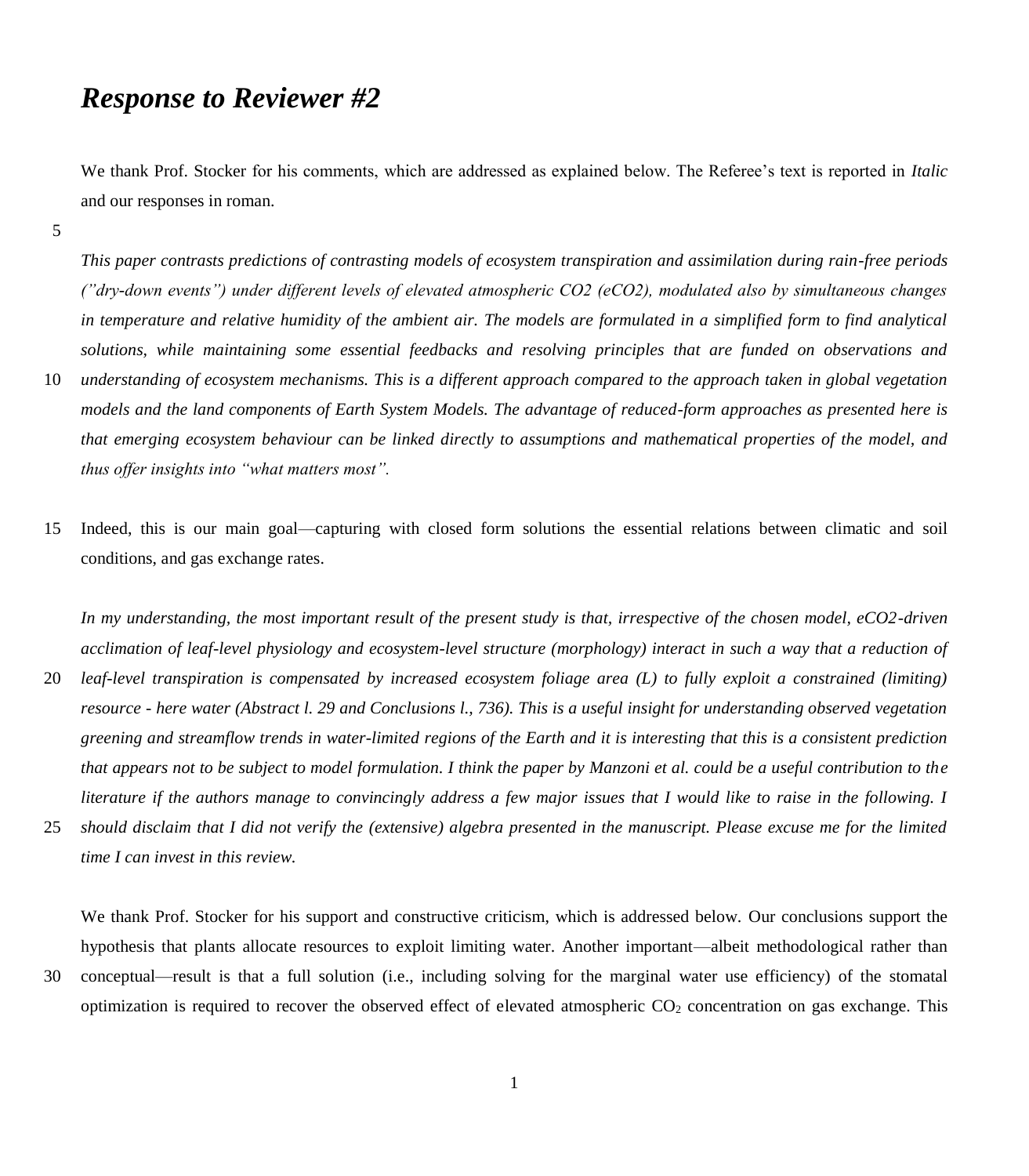finding resolves a long-standing controversy on the use and implementation of stomatal optimization models (as also noted by the reviewer in point (2) below).

#### 35 *MAJOR*

*(1) While the interaction of physiological and structural adjustments are presented as a key conclusion, it is unclear to what extent this is a model prediction or an assumption. Apparently, changes in L are prescribed to increase under eCO2. This seems to imply that this interaction is not funded on first principles but is a direct reflection of an assumption that is built*  40 *into all models (although admittedly an assumption with demonstrated empirical support, Fig. 3). Similarly, the conclusion that vegetation physiology and structure adjusts in such a way as to fully exploit the limiting resource, seems to be an assumption, rather than a prediction. The Cowan & Farquhar (1977) approach to predicting physiological responses* 

*subject to A-λE maximisation starts with the presumption of a constrained amount of plant-accessible water and therefore has to predict that this amount of water be transpired over the course of a dry-down ("imposing the condition that all*  45 *available water is used by the end of the dry period", l. 670).* 

Regarding leaf area changes, they are assumed to be a function of atmospheric  $CO<sub>2</sub>$  concentration for all the models. In this sense, the models do not predict changes in leaf area, but changes in gas exchange after accounting for prescribed variations in leaf area. The rationale for this choice is that leaf area varies over time scales longer than those typical of stomatal 50 responses to environmental fluctuations (including soil moisture), so that we can 'separate the temporal scales' of the two problems—stomatal regulation (a variable to be solved for) and leaf area adjustment (assumed). It is also correct that we assumed that plants consume soil available water during a 'typical' dry period. (We comment below in the response to another comment about plants 'knowing' how long a dry period is.) This assumption sets only a boundary for the optimization problem, but does not offer clues on the trajectory of stomatal conductance during the dry period—that is the 55 actual solution of the optimization problem. As it turns out, stomatal closure during a dry period occurs only when transpiration becomes water supply limited, otherwise a time-invariant soil moisture throughout the dry period represent the optimal trajectory. This is also the only trajectory that maximizes the cumulative net assimilation over that period. These trajectories (time-invariant or decreasing stomatal conductance) are not assumed, but are the result of the optimization

60

problem solution.

*Similarly for the PETA model (as I understand Donohue et al., 2013 - please clarify if not the same principles are applied in Donohue et al., 2017): Foliage area changes are predicted subject to "known" changes in leaf-level water use efficiency and a constrained amount of available water (corresponding to precipitation). In other words, all available water is assumed to be consumed. (But then, I must be misunderstanding something here, given that L changes are prescribed also in*  65 *the PETA model here.) A clarification of these points would help to better understand the relevance of assumptions and the*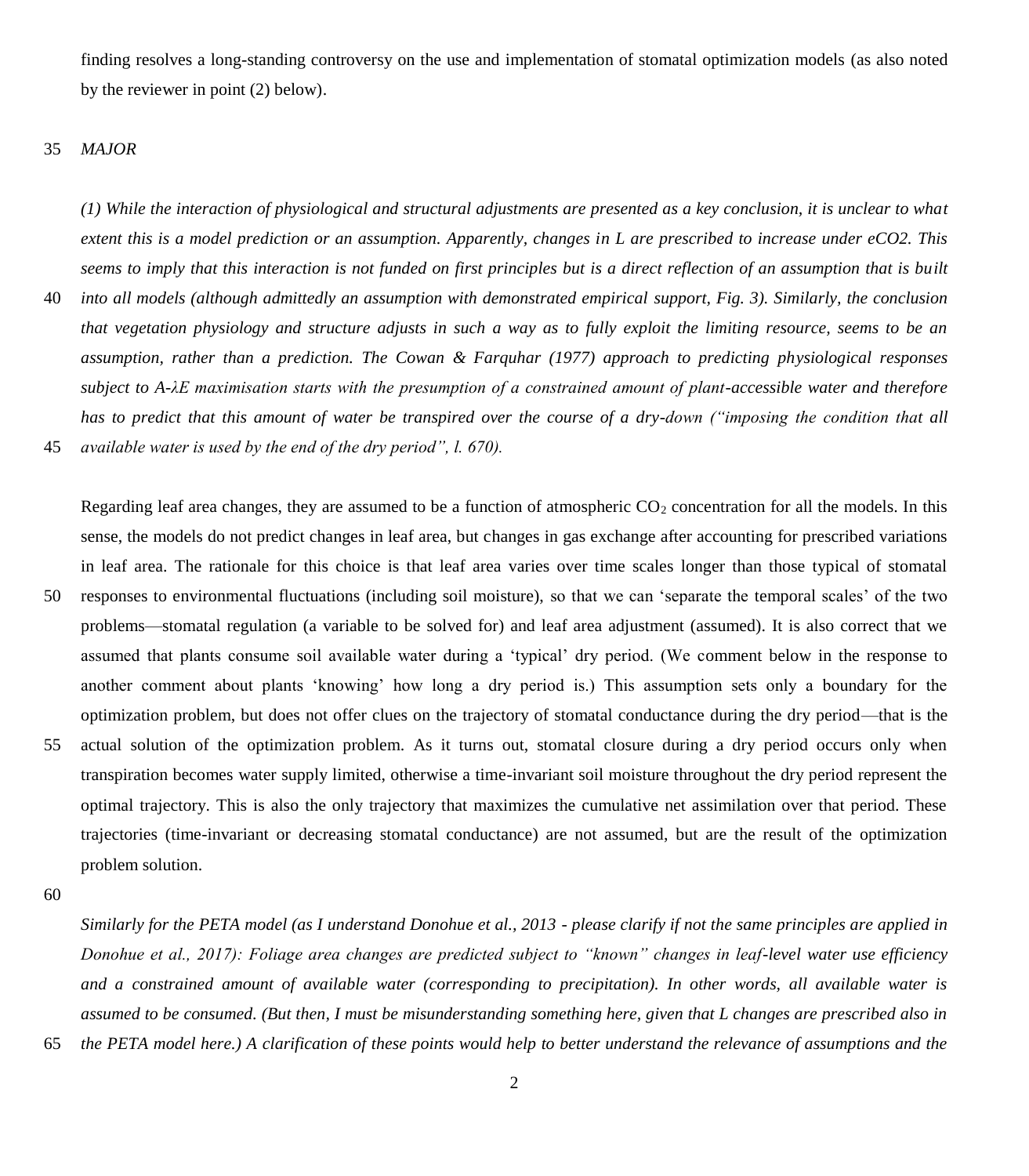*purely predictive ability of the model (and therefore what can defensibly be presented as a conclusion from the present study).*

Also according to our interpretation, in the PETA model leaf area changes depend on how leaf-level water use efficiency

- 70 varies with atmospheric CO<sup>2</sup> concentration and vapor pressure deficit (VPD). However, there are some differences between the approaches by Donohue et al. (2013) and Donohue et al. (2017). In the earlier paper, long-term canopy transpiration was assumed to be constrained by a fixed amount of precipitation, which implies  $dE_l/E_l = -dL/L$  (using the notation in Table 1 of the submitted manuscript; *EL*: leaf-level transpiration rate, *L*: leaf area index). With this constraint, leaf area changes can be directly related to net assimilation, VPD, and atmospheric  $CO<sub>2</sub>$  concentration changes, which allows partitioning
- 75 variations in leaf area among the different climatic drivers. In the later paper, the resource availability index  $\alpha$  is introduced, and leaf area is expressed as an empirical function of  $\alpha$  without a specific constraint on canopy transpiration. In fact, their Figure 1 shows that canopy transpiration varies mildly with  $\alpha$  (Donohue et al., 2017). This is the PETA formulation we used; therefore, also in our contribution canopy transpiration is not assumed to be fixed (e.g., see variations in canopy transpiration with increasing atmospheric  $CO<sub>2</sub>$  in our Figure 5b).
- 80 We agree with the reviewer that the differences between model assumptions vs. predictions were not presented clearly and propose to revise the manuscript in the following ways:
	- Improved Figure 1, where we can spell out more clearly what are the assumptions, and what are the results of each model (Figure R1).
- Added clarifications in Section 2.2 where describing the PETA model: "Equation (8) also shows that canopy 85 transpiration can vary unless both leaf-level transpiration and leaf area index are constant. This result of the PETA model differs from a key assumption of the stomatal optimization model (Sections 2.3.2 and 2.3.3)." and in Section 2.3.2 where describing the solution of the stomatal optimization problem: "It is important to emphasize that this specific stomatal conductance trajectory is not a result of our assumption that all available water is used—it is rather the solution that best balances the water consumption rate over time to maximize net assimilation."

90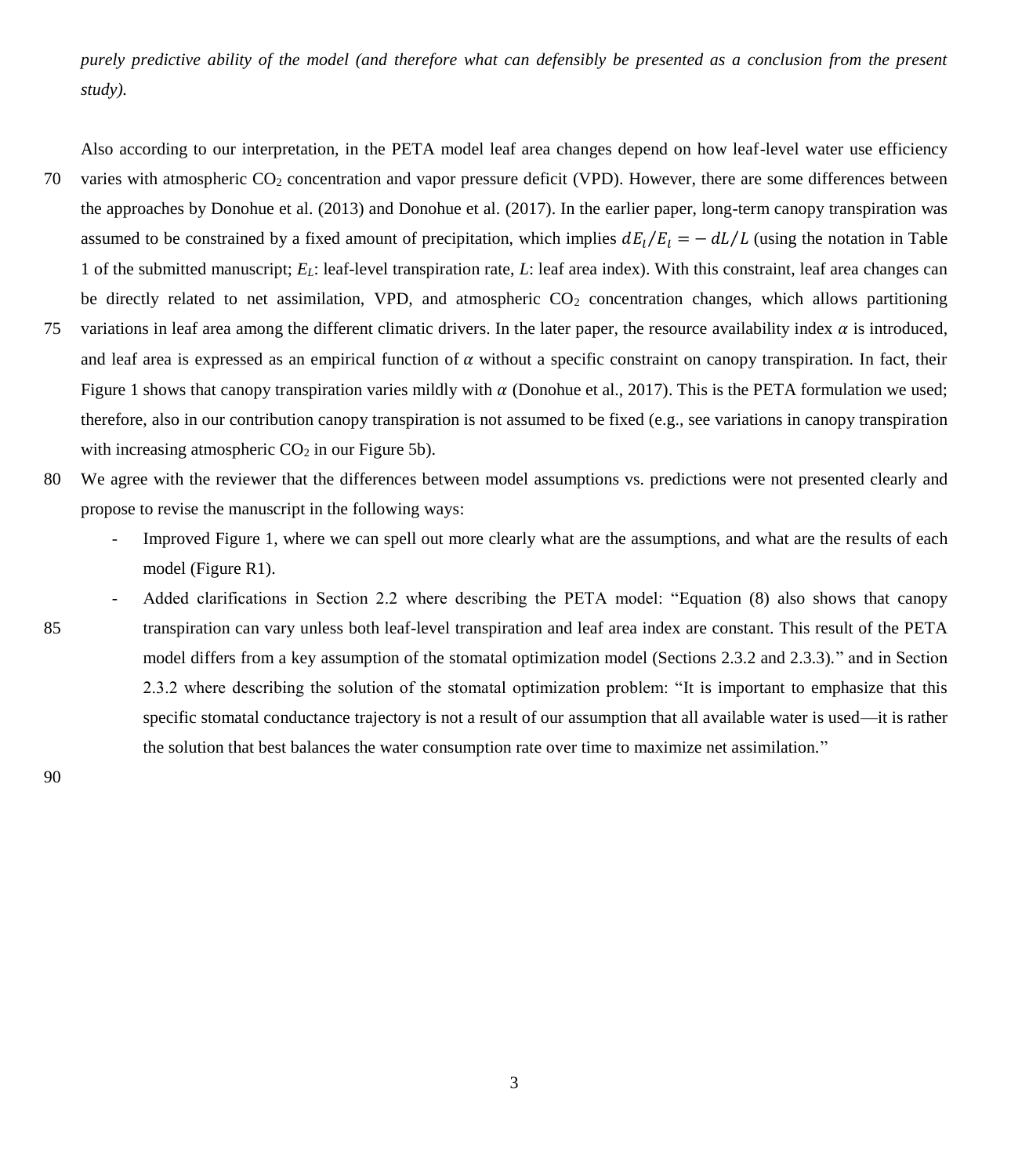

**Figure R1. Revised conceptual representation of the models used to assess gas exchange responses.**

- *(2) Another potentially useful insight of the present study is that realistic stomatal responses to eCO2 can be predicted only*  95 *with stomatal optimality models with a "dynamic feedback" (OPT2 and OPT3), but not with an "instantaneous optimality" model (OPT1). In the models investigated here, this "instantaneous optimality"-based prediction follows from a constant λ, and given a constrained amount of transpirable water. This result is then used to argue that OPT1 (representing in general an "instantaneous optimality" model) is not realistic. This could be misunderstood as a demonstration of a general*  uselessness of similar "instantaneous optimality"-based models (e.g., Prentice et al., 2014; Sperry et al., 2016; Wolf et al.,
- 100 *2016). However, not all "instantaneous optimality" models are based on optimising C assimilation for a constrained amount of transpiraition, and stomatal conductance is (in line with observations) predicted by several "instantaneous optimality" models to decline with rising CO2 (Stocker et al., 2020, see their Eq. C1; Joshi et al., 2021 Fig. 2). Hence, the presentation of instantaneous vs. dynamic feedback optimality models runs the danger of creating a straw-man argument. A clarification*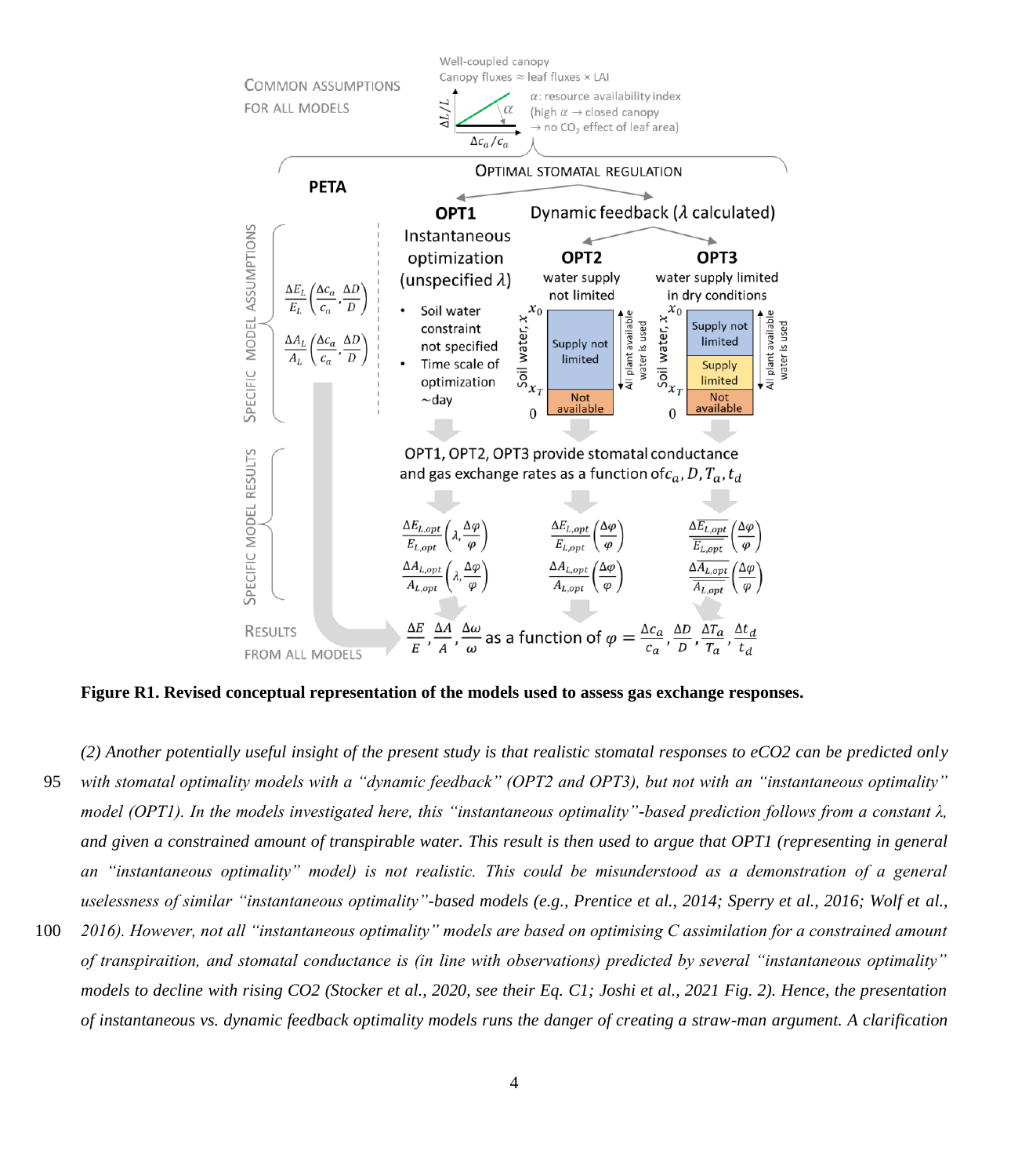*and intuitive explanation of why stomatal conductance is predicted to increase by OPT1 but not in other "instantaneous*  105 *optimality"-based models, seems needed.*

We totally agree. There is value in instantaneous optimization approaches (which should perhaps be called 'instantaneous maximization' since no optimal trajectories are determined), though it might be important to remind readers that in general instantaneous optimization does not guarantee that organism fitness is maximized over a specified time frame (dry down as

- 110 in our case or more in general life span). In other words, using resources now at very high rate might maximize gains today, but result in stress and possibly higher mortality tomorrow. The problem is even more complicated when competition among mutants or species is considered—but even in that case a 'local' maximization does not guarantee an optimal (or evolutionary stable) outcome. Yet, models defining instantaneous gains and costs and maximizing the difference between these two terms can be highly effective and could represent a pragmatic solution for vegetation modelling (though not an
- 115 'optimal' one in a mathematical sense).

If encouraged to revise our manuscript, we can provide a more balance comparison with other approaches (including acknowledgement of their value), starting by clearly stating in the Discussion (Section 4.4) that: "For example, the optimization model based on Prentice et al. (2014) correctly predicts the observed short-term decrease in stomatal conductance under elevated atmospheric CO<sub>2</sub> (Eq. (C1) in Stocker et al., 2020) without invoking leaf area adjustments."

120 Moreover, we can be more comprehensive in the Introduction, referring to synthesis papers where optimization models are compared and including a statement to explain that in this manuscript we focus on a specific type of optimization-based models—those formulated as an optimal control problem (see our response to a minor comment below). Regarding an intuitive explanation of the counterintuitive optimal response of stomatal to elevated CO2 concentration with

the OPT1 formulation, we can explain in these terms (Discussion Section 4.4): "These erroneous responses arise because at 125 low  $CO<sub>2</sub>$  concentration a small increase in stomatal conductance results in large net  $CO<sub>2</sub>$  assimilation gains compared to the

higher water losses, resulting in the counterintuitive opening of stomata as atmospheric  $CO<sub>2</sub>$  concentration is increased."

*(3) The discussion of the investigated models in the context of the extensive literature on other modelling approaches to simulating physiology in response to soil moisture dry-downs is relatively slim. The single statement referring to such*  130 *alternatives on l. 680 ("While these approaches are more physiologically accurate and their predictions compare well with observed trends, they do not guarantee that the water use is optimal over the whole optimization period.") does not do it justice in my view. I want to avoid a more fundamental debate over the "constrained water" assumption of Cowan & Farquhar (1977) (How can a plant know in advance how long the current dry-down will last? How can it know how to optimally make use of available water from now until the [future] end of the dry-down? Why wouldn't it be advantageous for* 

135 *a competitor to consume water immediately rather than save it for the future?), but the justification of not discussing alternative modelling approaches by stating that "they do not guarantee that the water use is optimal over the whole optimization period" seems unfair - particularly in view of the argument that I want to avoid getting into ;-).*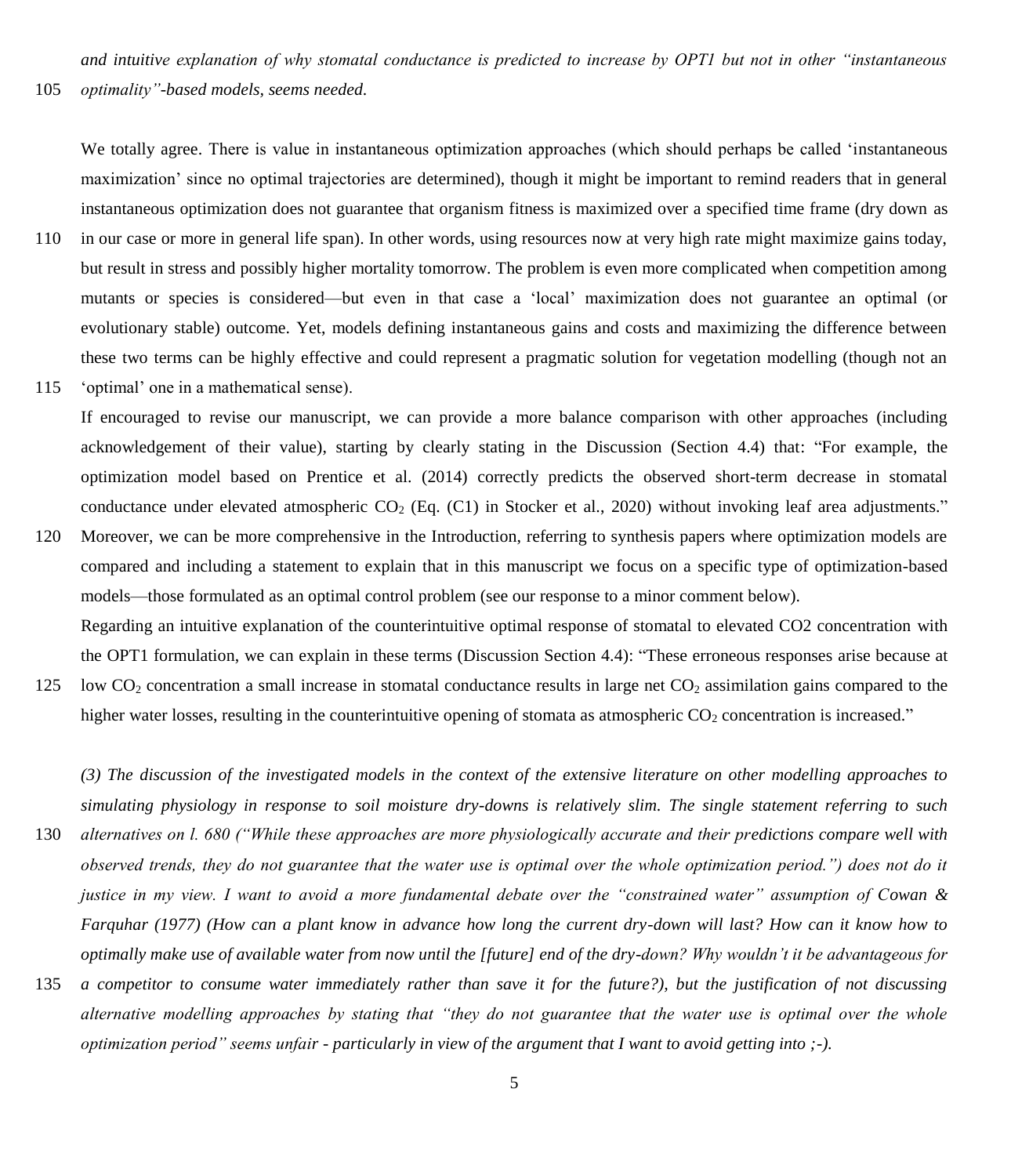We see the point of the reviewer, and as also mentioned above, we recognize that a more balanced discussion is warranted.

- 140 This is entirely feasible in the Discussion without altering significantly the structure, mostly expanding Section 4.4. Regarding the fundamental question of the time scale over which plants can be expected to maximize carbon gains, we can be more open in a revised manuscript. We assumed that this time scale corresponds to an 'average' dry down duration, which can be criticised. Assuming that plants maximize carbon gains instantaneously is equally problematic in our view, because it implies that plants 'know' that saving resources today is not particularly useful (whereas it might be). In a way,
- 145 with all optimization or maximization approaches, we are trying to reverse-engineering how evolution programmed plants to respond to environmental changes. Plants cannot foresee the future, but it is fair to assume that their responses are tuned to the environmental where they live, which—as a first order approximation—can be represented by the average conditions experienced over several generations. On these grounds, a dry down duration or the expectation that net gain maximization today will not harm the plant tomorrow are equally strong—and equally reasonable—assumptions. Depending on 150 environmental conditions and competition patterns, one or the other might prove more useful for prediction.

*(4) The present manuscript is heavy on algebra. I understand that this is central to the reasoning of the presented analysis, but I recommend that all efforts be made that this manuscript can be read and its reasoning intuitively understood without deciphering the algebra. In general, reasonable efforts should be made to reduce the algebra, possibly relegating parts to* 

155 *the Appendix, while still maintaining the essential descriptions. Sorry that my point here is not more specific, but I recommend that the presentation of the science be presented to appeal to the widest possible audience.*

The methodological section with heavier mathematical derivations is Section 2.3"Optimal stomatal control models". We can move most of the material from that section to an Appendix, to leave a streamlined text only presenting the results in an 160 intuitive way. Following this approach, we would leave the equations for optimal stomatal conductance in the main text, together with their explanations; the actual mathematical derivations would become Appendix B. Figure 2 would remain in the main text as it illustrates the meaning of the optimal stomatal conductance solution. We would leave instead Sections 2.1 and 2.2 as they are, since they provide basic equations or final results (the latter for the PETA model). With these changes, only five equations would remain in Section 2.3, facilitating the reading of the Methods for a wide audience.

165

### *MINOR*

*The specific scientific question and scope of the manuscript and the model investigation is not immediately clear. The last sentence of the abstract points to the essence being the coordination of physiology and morphology in their response to*  170 *eCO2. Then, the question is stated more precisely as "... but it is not clear if and under which conditions these two effects balance out." (l. 44). Is this the central question? Does the paper answer this question? If so, could an answer to that*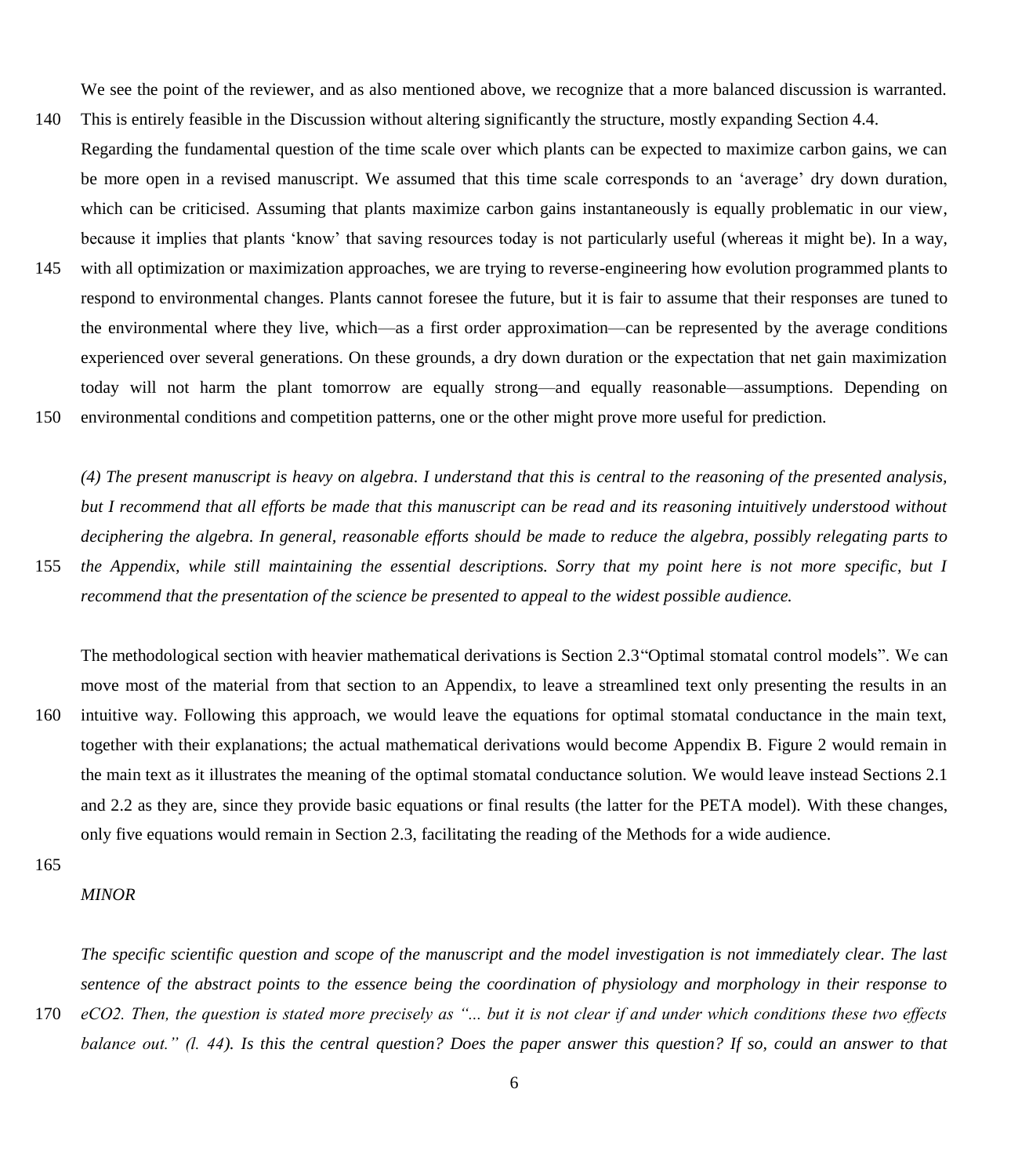*question be given more clearly in the Conclusion section? The introduction shifts attention to other questions (l. 65, l. 105- 107) and answers to these make up much of the Conclusions section instead. This comes at the cost of a not so well-defined scope overall.*

- 175 The ambiguity probably derived from the double scope of this contribution. On the one hand, we highlight some implications of the optimization model that have been previously overlooked (a methodological issue); on the other hand—with both PETA and optimization models—we address the scientific question of how plants respond to elevated atmospheric CO<sub>2</sub>. Both aspects are relevant. In the submitted abstract we state our central question (formulated as a research gap): "The net effect of elevated  $CO<sub>2</sub>$  on leaf- and canopy-level gas exchange thus remains unclear." The concluding sentence of the
- 180 abstract answers this question: "coordination of physiological and morphological characteristics in vegetation to maximize resource use (here water) under altered atmospheric conditions." The same question is brought up at the beginning of the Introduction: "This increase in the canopy-level evaporating surface area could counterbalance the reduction in transpiration caused by stomatal closure at the leaf level, but it is not clear if and under which conditions these two effects balance out." However, we agree with the reviewer that later in the Introductions the questions seem to have changed. We propose to re-
- 185 phrase them as follows, including a statement of our further methodological aim to compare model predictions and discuss the limitations of the PETA and optimization models:

"1. How do physiological (stomatal conductance) and morphological (leaf area) adjustments combine to determine leaf and canopy gas exchange rates under atmospheric  $CO<sub>2</sub>$  concentrations?

2. How do physiological and morphological adjustments determine gas exchange responses to combined changes in  $CO<sub>2</sub>$ 190 concentration and atmospheric or soil drought?

By comparing the predictions of the PETA and optimization models, we provide a theoretical perspective on these questions, while also identifying advantages and limitations in these different modelling approaches."

In the conclusions, we can more clearly answer these questions: "Both models predict low sensitivity of canopy transpiration rates to a changing climate, indicating that morphological adjustments (leaf area increase) compensate physiological

- 195 adjustments (stomatal closure)." The very last sentence in the Conclusions re-states the same message in slightly different terms: "Overall, these results imply that physiological and morphological traits acclimate to changing environmental conditions in a coordinated manner to ensure that limiting resources such as water are used efficiently." We hope that with these changes, the overall scope is clearer.
- 200 *The different model variants could be better linked with specific hypotheses about controls and mechanisms determining stomatal responses to eCO2. Are there specific questions to be answered by comparing predictions from the different models?*

Perhaps the main conceptual difference regarding  $CO<sub>2</sub>$  responses is between optimization model OPT1 and the other two variants, OPT2 and OPT3. The former should allow capturing short-term responses for fixed  $\lambda$  (but it does not, as discussed

205 in the manuscript), whereas the latter two should be able to capture long term responses that include morphological changes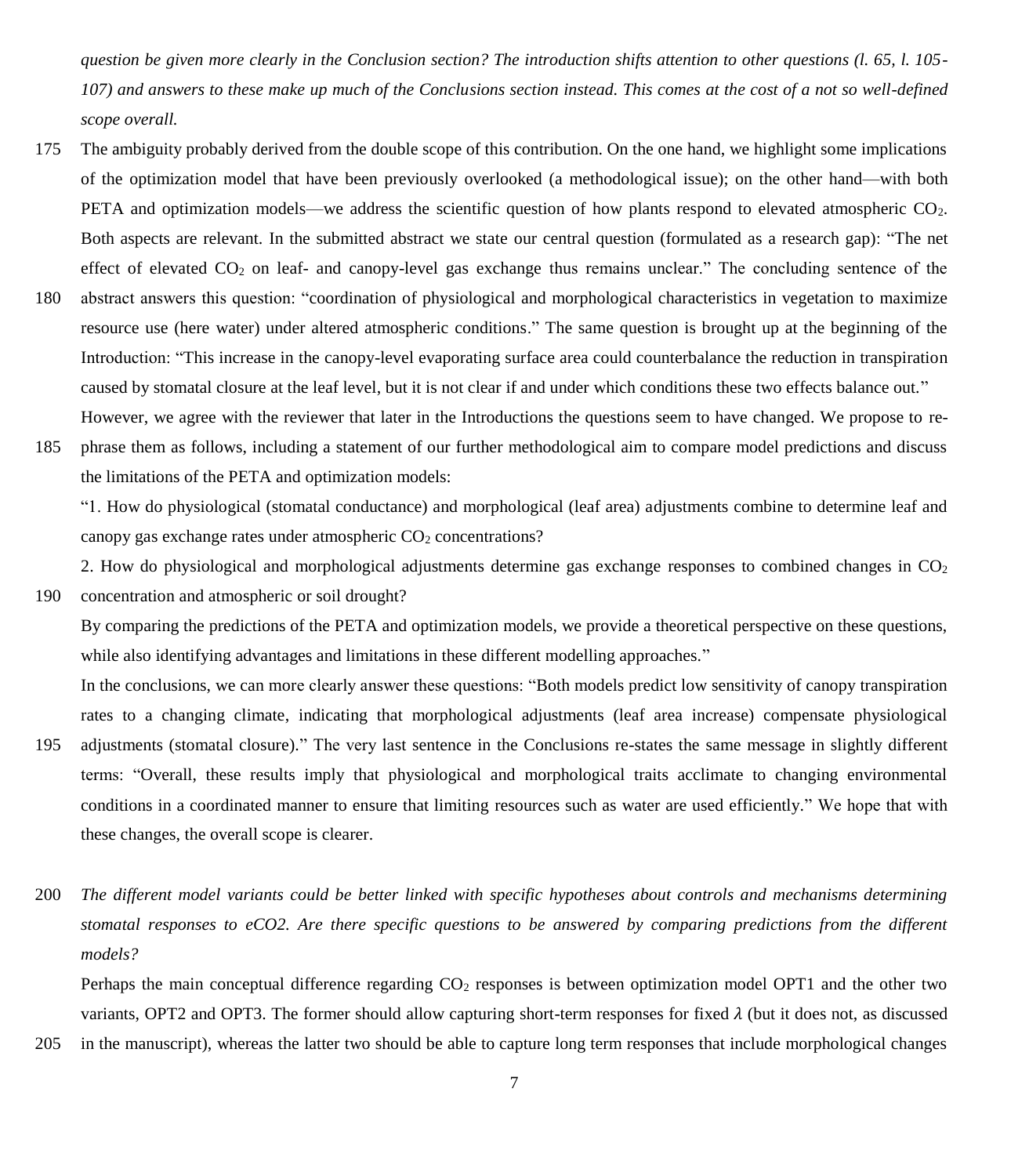(because  $\lambda$  varies with atmospheric CO<sub>2</sub> via changes in leaf area). The differences between these model variants are presented in Fig. 3 and commented upon in the Discussion. Due to the nature of the optimization approach—in practice a way to avoid a description of detailed physiological processes thanks to an ecological 'goal' function—it is difficult to link these model variants to specific mechanistic hypotheses, so we do not have a clear answer to this comment.

210

*l. 39 "stimulates plant growth and thus increases leaf area": Is increased leaf area a consequence of stimulated growth?* Yes, that seems to be the case. Higher net assimilation provides resources for faster growth, and hence also higher leaf area (assuming resources are invested both above and belowground).

- 215 *l. 41 "open canopies": A dependence of the eCO2 effect on leaf area subject to initial leaf area (open canopy) is mentioned throughout the manuscript. In view of canopies being open due to water limitation, nutrient limitations, low temperatures, or simply due to young age, is often not specified, but may be relevant for responses and certainly for underlying mechanisms. Could references to "open canopies" be made more specific throughout?*
- This is a good point, also raised by Reviewer #2 in relation to the meaning of the resource availability index  $\alpha$ . Essentially, 220 in the PETA formulation by Donohue et al. (2017),  $\alpha$  represents how much an ecosystem can increase its leaf area index in response to elevated atmospheric  $CO<sub>2</sub>$ . As the reviewer points out, why a canopy is open is important to understand its potential leaf area changes, and to interpret our results (though results are based on a fixed  $\alpha$  value, and so are not affected by how we define  $\alpha$ ). To clarify, we propose to interpret  $\alpha$  as a measure of forest age ( $\alpha$  increasing with age) or canopy status with respect to the maximum leaf area index expected for a site ( $\alpha$  decreasing if the canopy is close to its maximum LAI).
- 225 Clarifications to this regard can be added in Section 2.2: "This index represents how far vegetation is from the maximum *L* expected for that location—high  $\alpha$  indicates an old stand or in general a stand with *L* close to the maximum, where additional leaf area increases are not possible (see also Sect. **Error! Reference source not found.**)."

*l. 73-74: "The model is based ..." Add: ... and the assumption that vegetation in water-limited regions makes full use of a*  230 *constrained flux of water (~precipitation).*

Only the 2013 formulation of the PETA hypothesis relies on this assumption, and we use the 2017 version, so it might be confusing to include this assumption here. Please see also our response to comment (1) above.

*l. 83: "Stomatal optimization" models are referred to as models relying on the "Lagrange multiplier" λ. This seems to be a*  235 *too narrow definition of "stomatal optimization". In my understanding, models that predict stomatal responses to changes along the soil-plant-atmosphere continuum may be considered here too (e.g., Sperry et al., 2016; Wolf et al., 2016).* To address this comment, we can cite other examples, even though they do not perform a formal optimization through time. To avoid a long list of references, while also clarifying our focus, we would add in the Introduction: "Among the numerous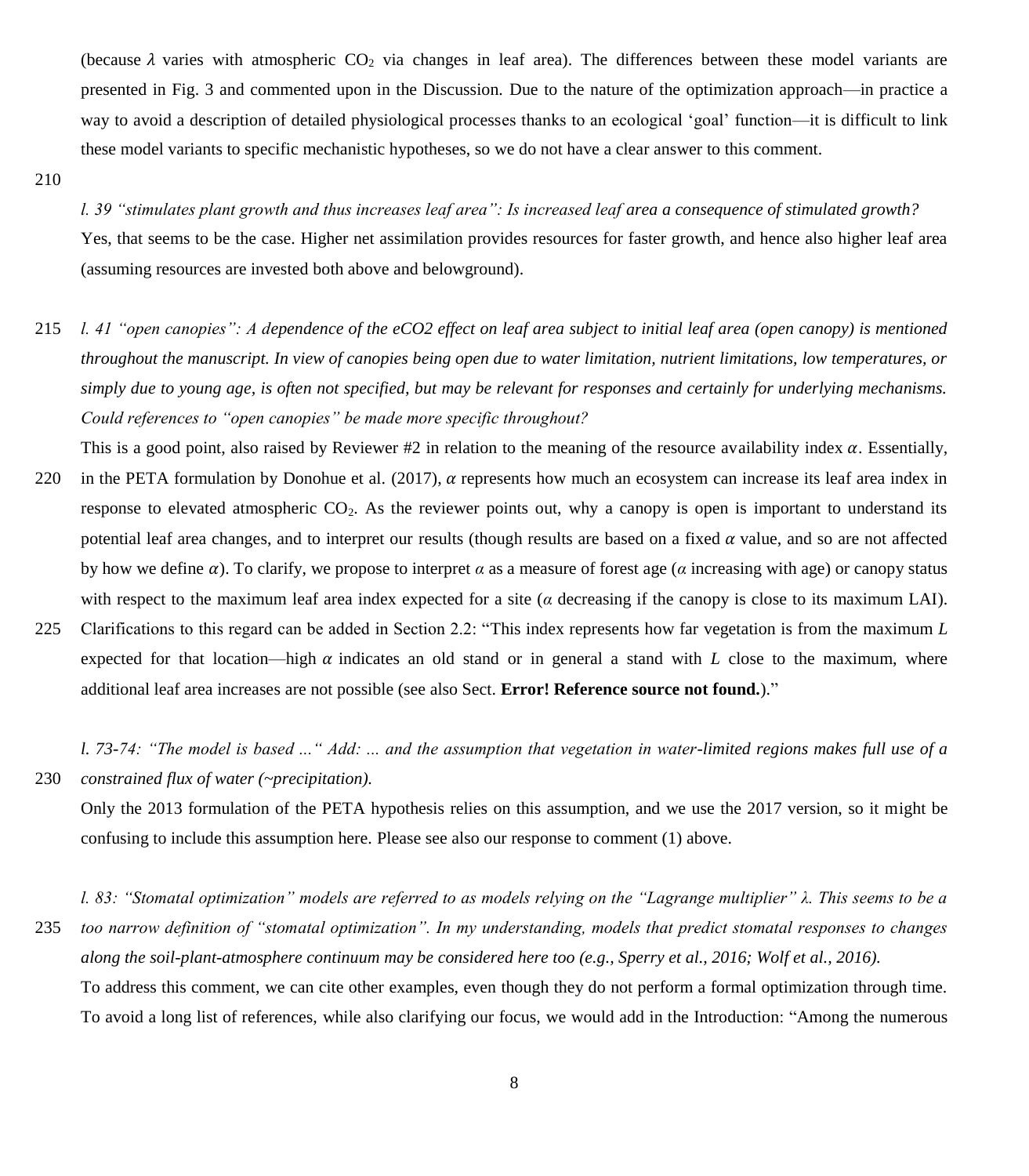optimization-based models available (Mencuccini et al., 2019; Wang et al., 2020, and references therein), we focus here on

240 those formulated as an optimal control problem in which stomatal conductance is solved through time."

*Table 1: Confusing use of 'T' in T\_a and T\_d, while the two 'T' are different variables with different units. E\_SR not explained.*

We can change the symbol used for the dry period duration to  $t_d$ ; we apologize for the confusion on the symbol  $E_{SR}$ , which 245 appeared by mistake as it was changed (not everywhere apparently) to *EW*.

#### *l. 147: Spell out that ci:ca is assumed to remain constant under eCO2.*

This is only an approximation for the denominator of the *A*-*c<sup>i</sup>* curve, not an assumption. In other words, the *A*-*c<sup>i</sup>* curve is linearized, without losing the dependence of  $c_i$ : $c_a$  on atmospheric CO<sub>2</sub> concentration (Eq. (10) in Katul et al., 2010). A

250 clarification can be added by explaining: "As a result, *A<sup>L</sup>* is a linear function of *ci*, but the slope of the relation decreases with increasing atmospheric CO<sub>2</sub> concentration; moreover, this approximation allows retaining variations in  $c_i/c_a$  with  $c_a$  (Katul et al., 2010)."

*l. 150: "A\_L is a linear function of ci but with a declining slope at high CO2 concentration". This seems to be a*  255 *contradiction in itself. Either it's linear or has a varying slope.*

The slope of the linearized A- $c_i$  curve depends on  $c_a$ , so it can change as atmospheric  $CO_2$  increases, but this was not clear in the way we had formulated the sentence. Combining this and the previous comment, we propose to amend this sentence as: "As a result,  $A_L$  is a linear function of  $c_i$ , but the slope of the relation decreases with increasing atmospheric CO<sub>2</sub> concentration; moreover, this approximation allows retaining variations in  $c_i/c_a$  with  $c_a$  (Katul et al., 2010)."

260